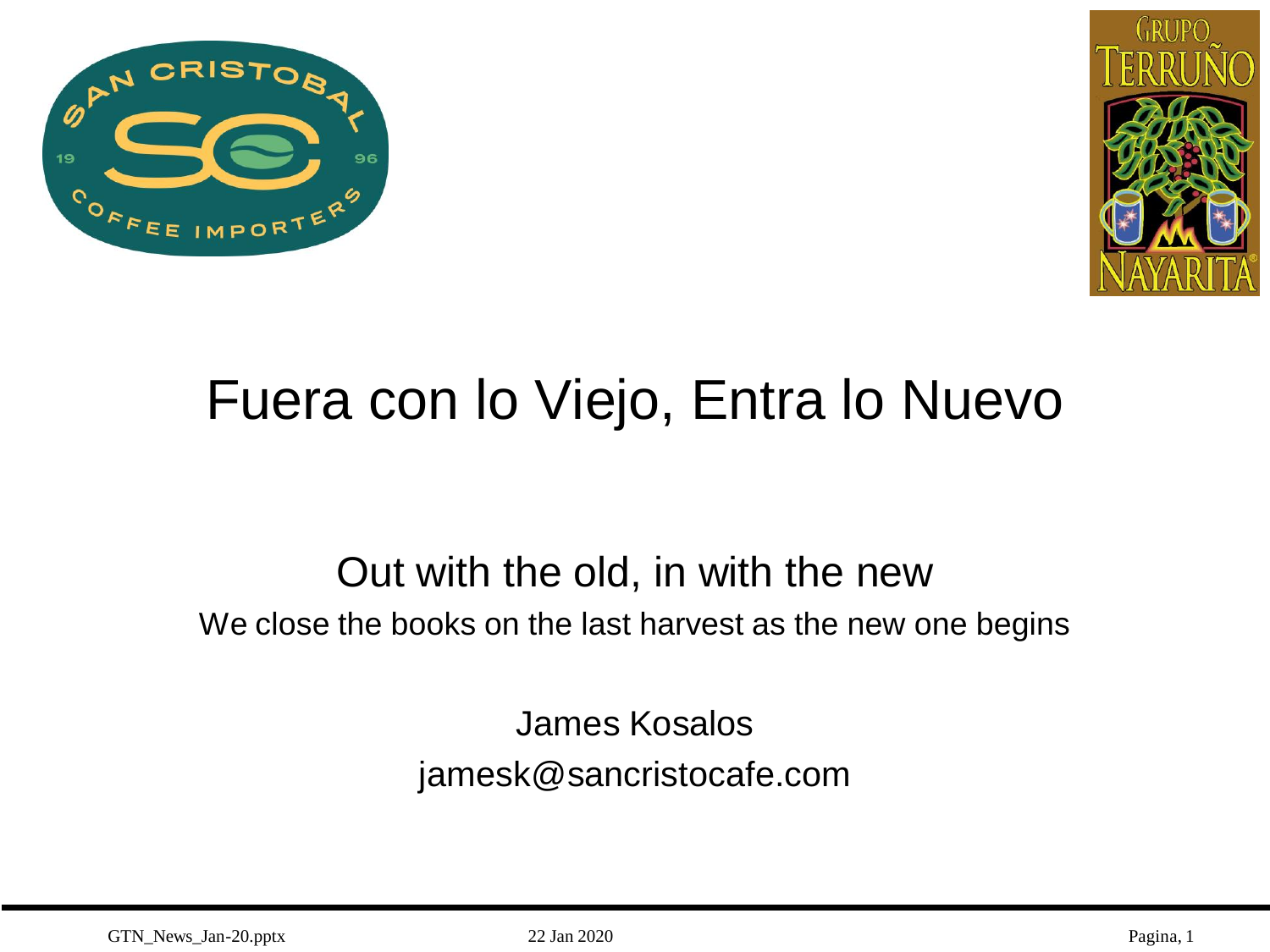#### Recent News

- Grupo Terruño Nayarita (GTNay) closes the books on harvest year 2018-19
- The 2019-2020 harvest has finally begun!! Last week we received the first fruit of the year in La Yerba, Cordon de Jilgero and El Cuarenteño
- GTN initiates a Producer loan program as a step towards becoming a Parafinanciera: a Government supported, Credit Union type of organization.

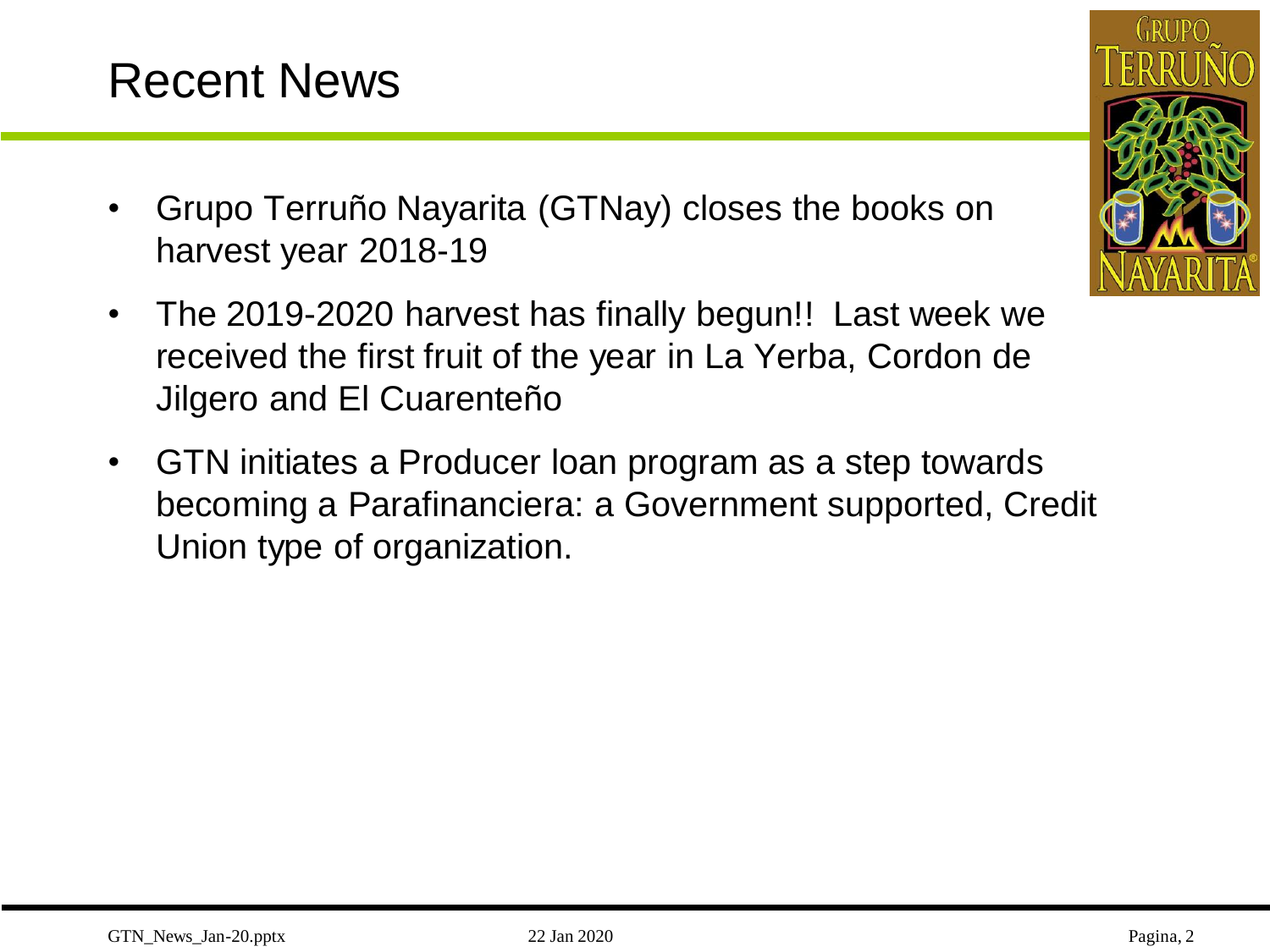# Closing the 2018-2019 Harvest

- Grupo Terruño Nayarita (GTNay) has closed out the last harvest year by distributing US108,000 CRITICAL Certification and Fruit quality premiums to its members
- The premiums incentivize our associates to increase quality as well as the volume of Organic and Women's certified coffee we produce
- These premiums also left all of GTNs associates "in the black" fiscally in a year with historically low coffee prices.

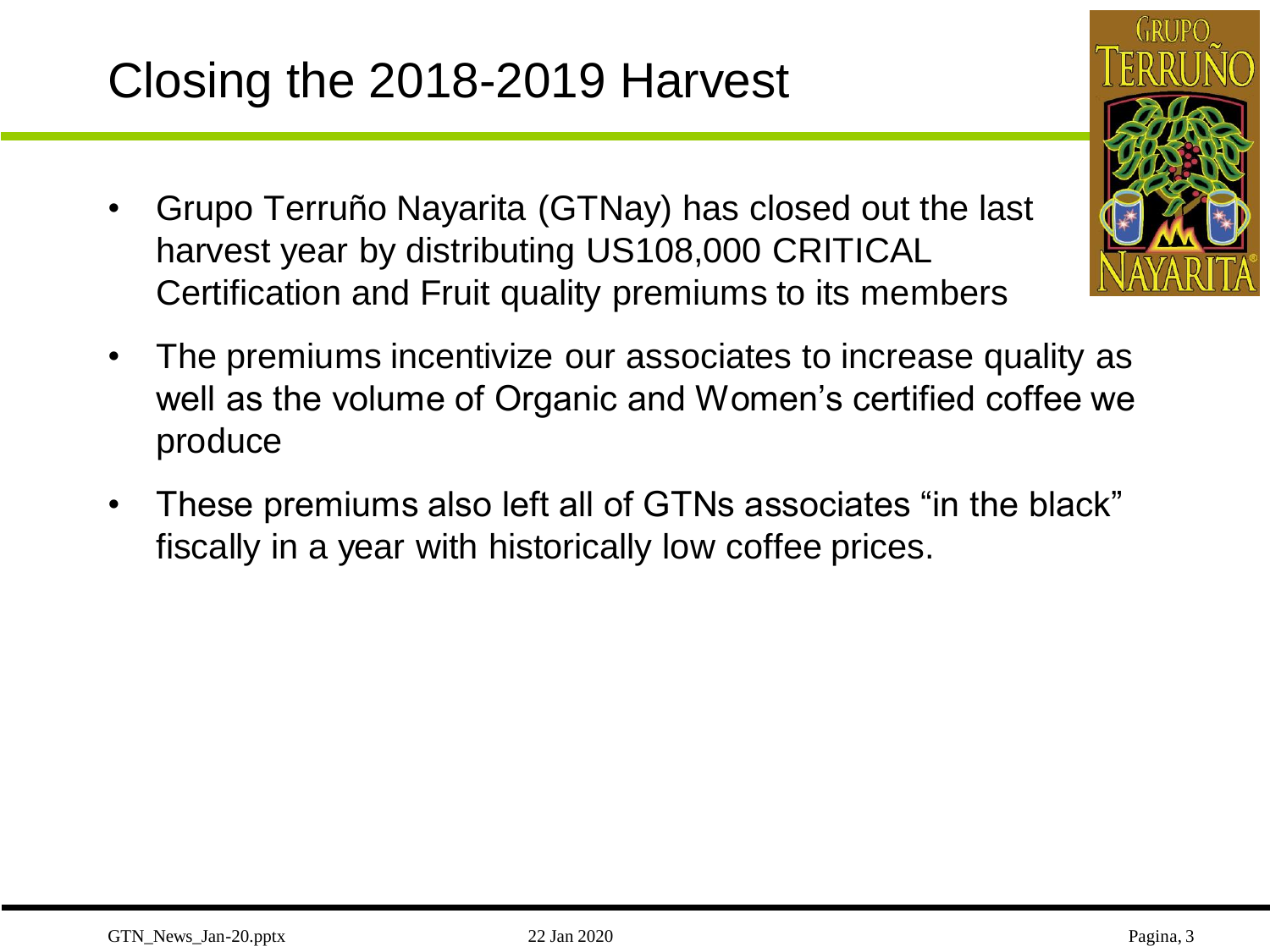# This Week In Cordon del Jilgero

The 2019-2020 harvest has finally begun!!



105 AA Azul LAVADO